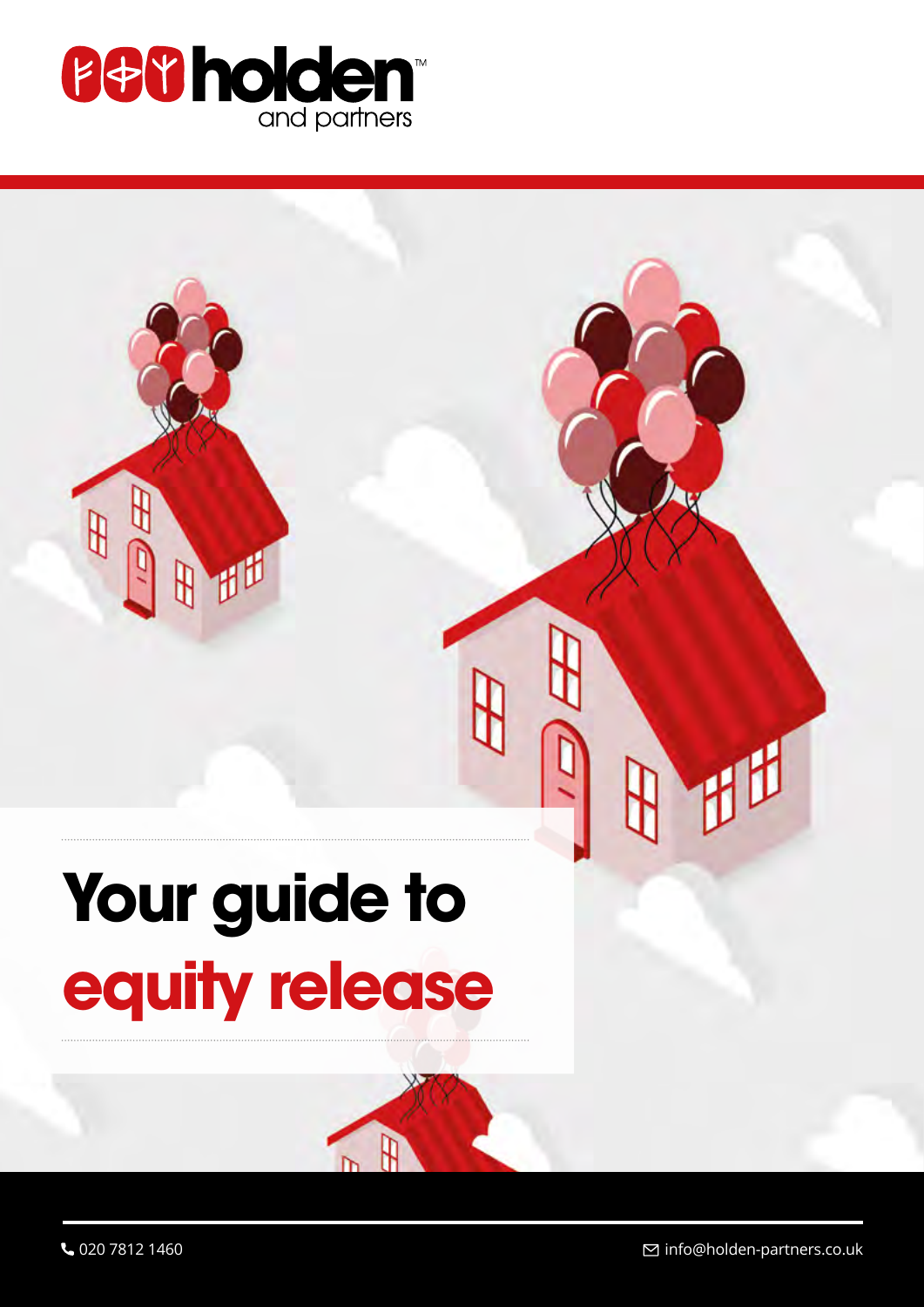

# **Your guide to equity release**

Although equity release has been around since the 1960s, it came to prominence in the late 1980s and has often received a mixed press.

Since then, the market has developed significantly; there are now in the region of 300 different products available<sup>1</sup>, which increases the competitiveness of product terms significantly. It is common practice for products to offer no negative equity guarantees, so that you will not owe more than the equity left in your home. Equity release has continued to grow in popularity as a way of providing money later on in life and is often used to fund areas like home improvements, going on holiday, repaying debt, funding care in your own home or providing a 'living gift'.



In 2021, a total of £4.8 billion was released from bricks and mortar via equity release. This is a 24% rise from the amount raised in 2020.<sup>1</sup>

Alongside the development of the equity release market, there are now mortgage products that can allow borrowers to continue paying their monthly mortgage costs into retirement, unlike most traditional mortgage contracts which are often redeemed by age 65 or 70.

# **Equity release explained**

Equity release is the process of accessing money tied up within your home.

Before equity release, if someone had a large proportion of their total wealth tied up in property and did not have other significant assets, then downsizing was the only realistic way to provide a cash lump sum. However, moving out of the family home is of course not always something people wish to do.

Equity release can allow homeowners aged over 55, that meet eligibility criteria, to release tax-free funds from their property without having to move house.

There are two types of equity release: lifetime mortgages and home reversion plans. Holden & Partners are not authorised to provide advice regarding home reversion plans.



Footnotes 1. https://www.equityreleasecouncil.com/news/q4-and-fy-2021-market-statistics/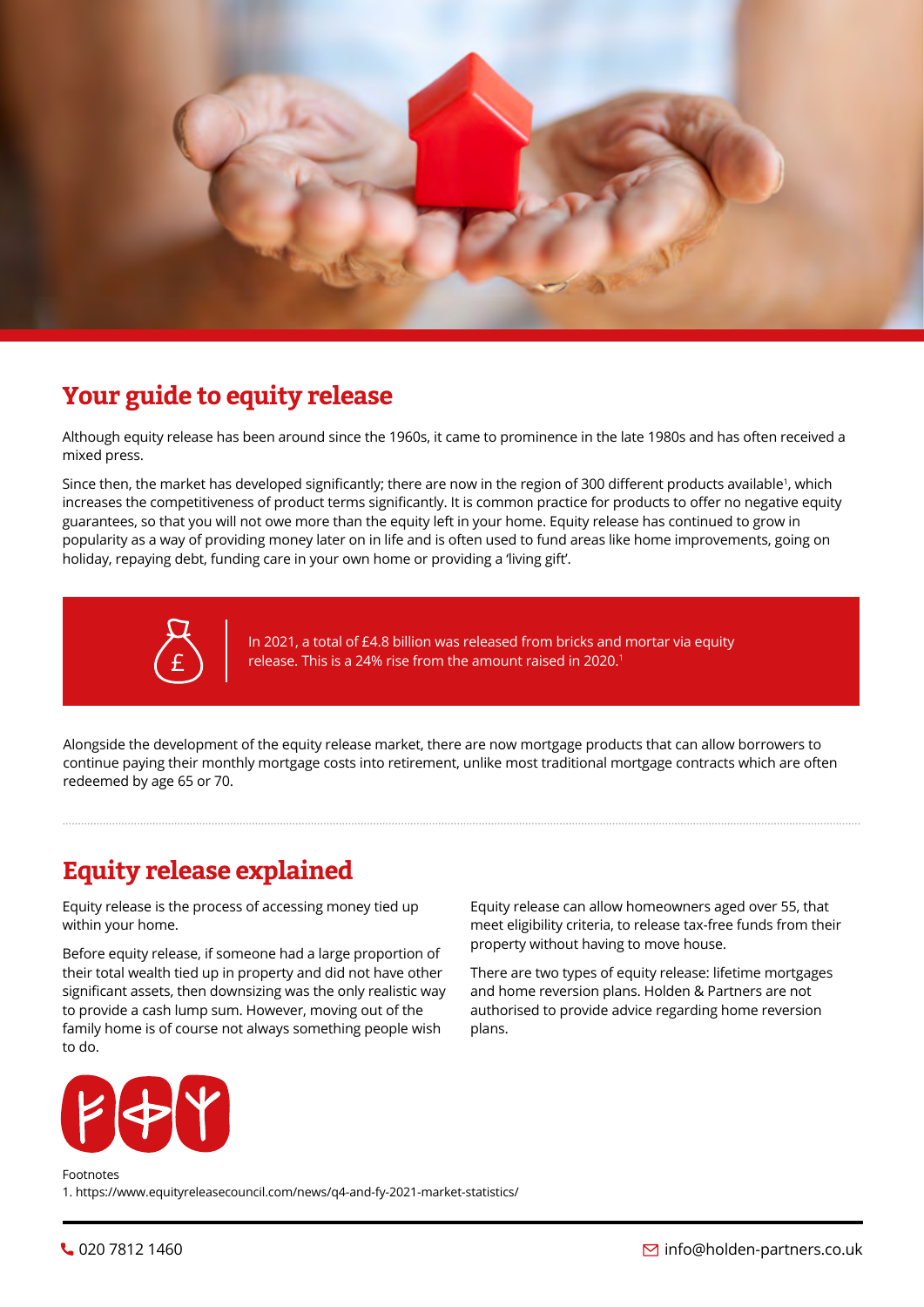

# **Why choose equity release?**

If you do not have significant assets outside of your property, do not want to ask family or friends for help, are not willing to downsize or have insufficient income, then equity release provides the ability to generate a lump sum or an income (depending on the product selected).

You may wish to provide a lump sum to help a family member onto the property ladder, or to fund a once in a lifetime holiday for you and your family. Equity release allows you to see the benefit of your gifts, while you are still living.

# **Lifetime mortgage**

There are two types: **lump sum** and **drawdown**.

The **lump sum** product is just that; you will receive a taxfree lump sum to spend on what you wish. The interest rate is fixed for the duration of the plan.

The **drawdown** product provides a degree of flexibility allowing you to borrow up to a maximum level of funds, which is called a Facility. You can access up to this maximum amount in either one, or a number, of payments as and when required. Like the lump sum option, the withdrawals are tax-free. Each time you access more funds, the prevailing interest rate at that time will be applicable to the new funds drawn, and you are only charged interest on what you have borrowed, not the remainder of the Facility you have available.

- Depending on the product taken out, you may be able to make repayments to bring down the amount owed. Alternatively, the interest can be left to roll-up and will be added to your original loan amount.
- You retain ownership of your home. The loan, and any rolled-up interest, also known as Compound Interest, is repaid by your estate when you either die or move into long term care.
- If you are part of a couple, the repayment is not made until the last remaining person living in the home either dies or moves into care, meaning that both you and your partner are free to live in your home for the rest of your lives.
- Early repayment can be possible and further details relating to the applicable charges are discussed below.

# **Who can qualify for a lifetime mortgage?**

The following points need to be met before equity release can be considered by the lender $^2$ .

- **• Aged 55-95**
- **• No mortgage (the equity released can be used to repay an existing mortgage)**
- **• Property is UK based**
- **• Property is worth over £70,000**
- **• Leasehold properties usually need an unexpired lease of more than 75 years**

The list is not exhaustive and can vary from lender to lender, however these are usually the main criteria.

After consideration of your objectives and personal situation, if you wish to go down the equity release route then the next step is to decide which provider to use. This requires careful deliberation and is best achieved with the help of a financial adviser. Each provider will have their own specific criteria when it comes to factors such as the applicant's age, property location, property value, property type etc. and each of these factors can have an impact on the applicable interest rate on the loan. Where one provider may accept a property, another may not.

As a general rule of thumb, providers will typically loan up to 40% of the value of the property (this will be less the younger you are). So, if your property is worth £500,000, you could release £200,000 as a tax-free lump sum. This is a guide only, and the figures may be higher or lower depending on the property, the person borrowing and provider in question.

Footnotes

2. https://www.equityreleasesupermarket.com/what-is-equity-release/do-i-qualify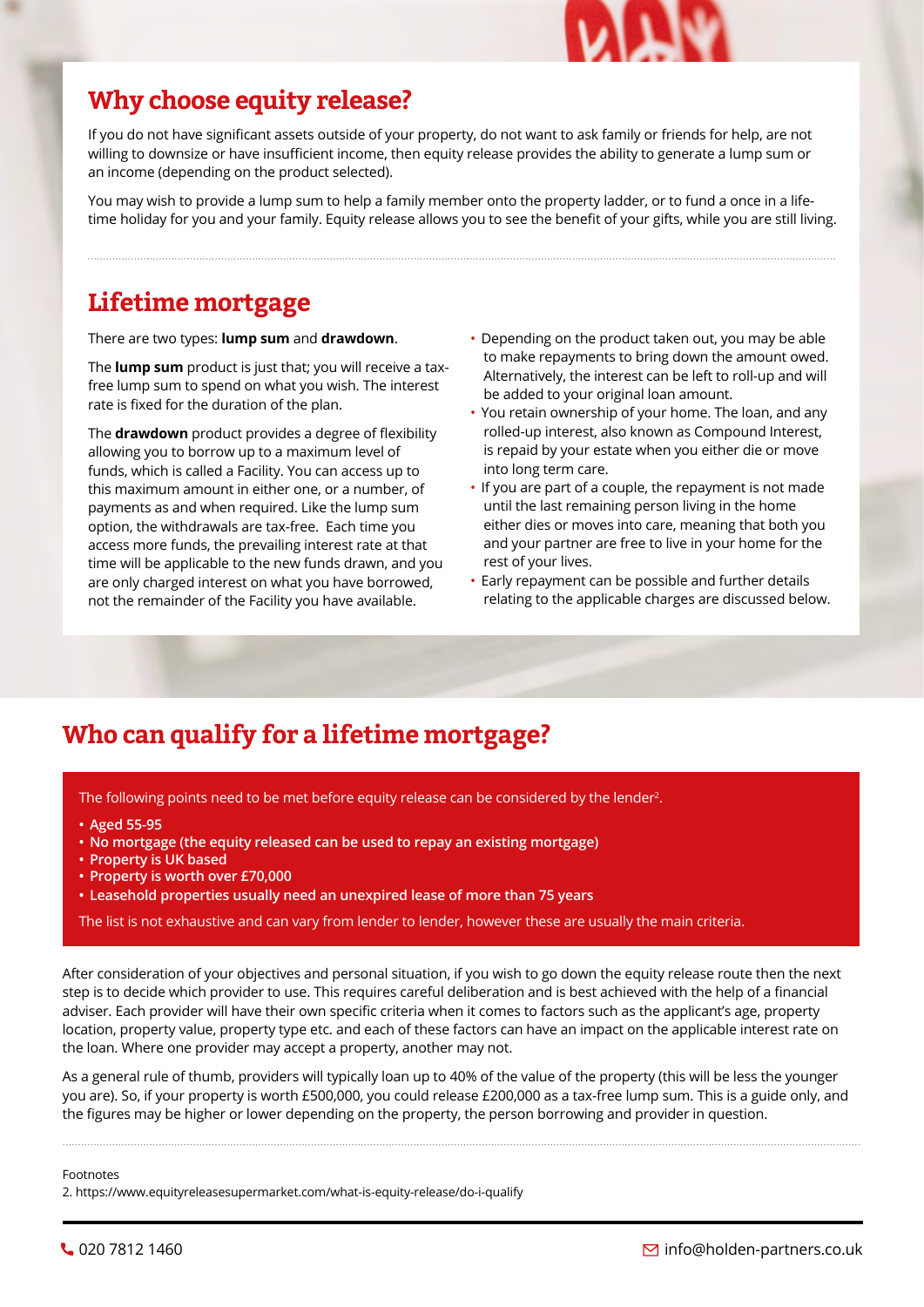

# **What are the risks of lifetime mortgages?**

#### **Compound interest**

One of the main risks associated with a lifetime mortgage is how quickly debt can build up. It is true that you will only repay the loan once you pass away or move into long term care, however the size of your estate to leave to beneficiaries could be significantly reduced.

Unlike a usual mortgage, where monthly payments are made to slowly erode the outstanding balance, the interest under a lifetime mortgage is compounded. This means the interest owed can very quickly build as each year passes.

For example, if you took a lump sum of £80,000, by the end of the 10th year you would owe just over £124,000 (based on an interest rate of 5% and excluding any applicable fees). If you couple the effect of compounded interest with a dip in property values, the residual equity left once the loan has been settled may be minimal.

#### **Access to benefits, grants and tax allowances**

Using equity release could affect access to state or local authority benefits, council grants for areas such as home improvements, or additional allowances (for example age allowance), both now and in the future.

#### **Provider conditions**

Some lifetime mortgage providers may place conditions that need to be adhered to while you live in the property.

#### **Early repayment charge (ERC)**

Another potential downside to a lifetime mortgage is the charges applicable if you wish to exit the arrangement early. For example, an ERC may be applicable if you wanted to move into a home that did not meet your existing provider's property lending criteria.

Broadly speaking, there are two ways of determining an ERC. Which approach is used will depend on the provider.

- Fixed, tapering charges. For example, some lenders will charge a 5% ERC between years 1-5, and 3% between years 6-10.
- An ERC linked to government yields. In short, if gilt yields stay the same or increase higher than the rate at which you took out the policy, there will not be an ERC. Conversely, if yields decrease, then you may be liable to an ERC. To put this into context, typically as an economy 'does better', gilt yields are higher or increasing.

#### **Loss of funds for other uses**

If equity is released from a property, you may not be able to rely on further monies from the value of the property, and you may not be able to be certain that there will be any value to provide to your family.

#### **Changing your mind**

If you change your mind, it can be complicated to unravel a lifetime mortgage scheme.

**A personalised illustration should be discussed prior to establishing a lifetime mortgage plan, which will help to explain these, as well as other features and risks.**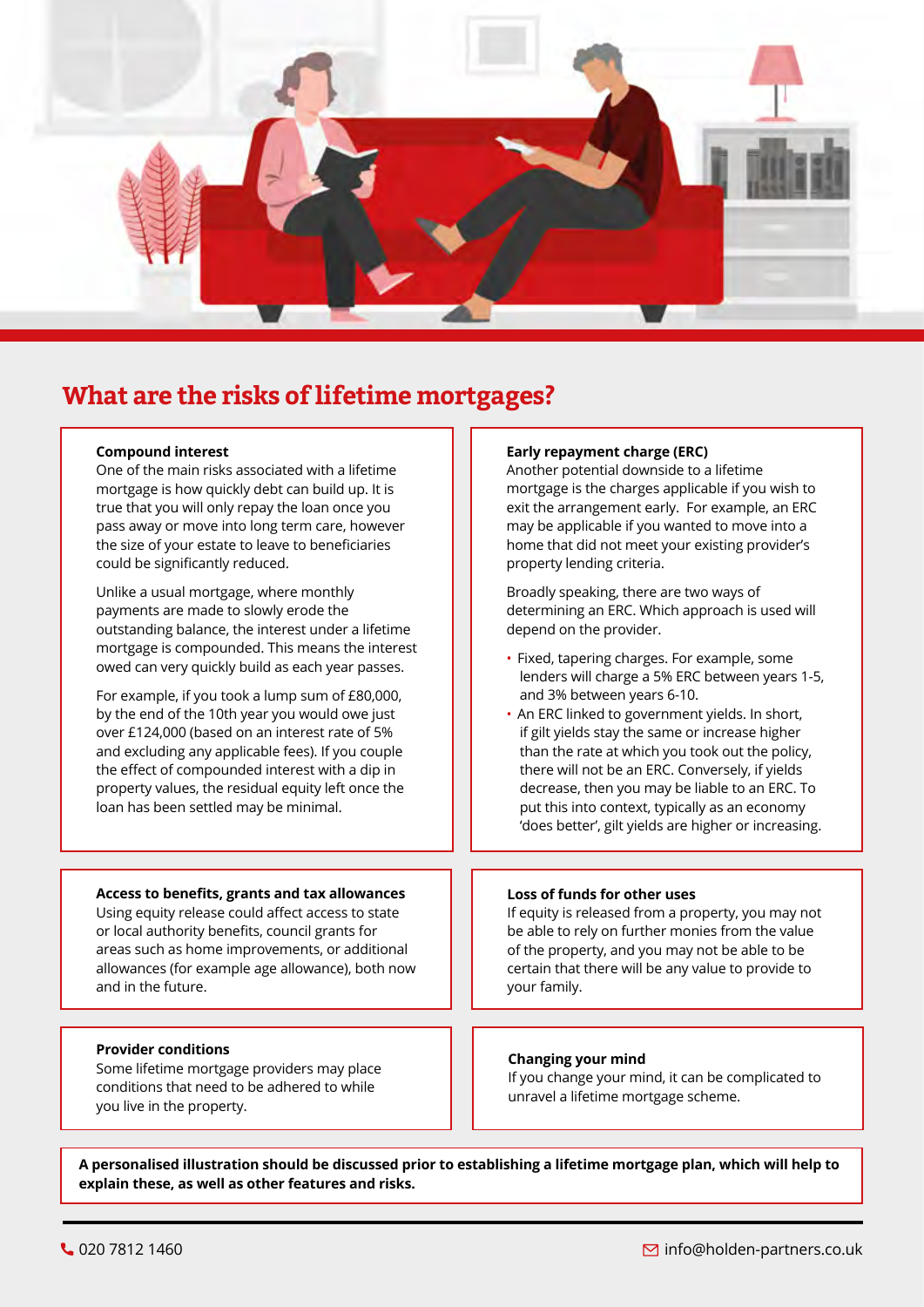

### **Can you move home?**

Many lenders allow customers to move from one property to another. The new property would need to comply with your existing provider's suitability criteria at the time of moving. Moving may be more difficult if the new property is of lower value because your existing provider may not be willing to lend the same amount against the property. In this scenario, you may be required to repay part of your loan which can often lead to early repayment charges.

It would be advisable to talk to your existing provider and to a financial adviser before any formal commitments are made to purchasing a new property.

# **Lifetime mortgages and estate planning**

If you take out an equity release policy, the amount borrowed is essentially a debt on your estate, and thus your net estate shrinks for inheritance tax (IHT) purposes.

Currently, the nil rate band for IHT is £325,000 per person. In addition, eligible homeowners have a residence nil rate band of up to £175,000 per person in the 2022/23 tax year (the property must be left to direct descendants). This means that on second death, a married couple (or couple in a civil partnership) could have a net estate of up to £1 million before IHT is payable.

While a lifetime mortgage can reduce the value of your estate, it should not be relied upon purely for IHT purposes.

# **Should you seek advice?**

Every individual's circumstances are different, and where equity release may be suitable for one person, it may not be appropriate for another. As a very simple exercise, if you can answer 'yes' to any of the following questions, it may be beneficial to receive advice before committing to releasing equity from your property.

| Yes | No.    |                                                                                         |
|-----|--------|-----------------------------------------------------------------------------------------|
| □   |        | Do you have other assets to draw funds from or can they be utilised more appropriately? |
| □   | П      | Do you have beneficiaries you would like to leave a legacy to?                          |
| □   | $\Box$ | Are you likely to receive an inheritance or gifts of capital in the future?             |
|     |        |                                                                                         |

It's essential to remember that a lifetime mortgage will reduce the funds that are available to pass to your intended beneficiaries, so you should consider discussing this with your family.

There is a fee for equity release advice provided, which will depend upon your circumstances. Typically, we estimate a fee of between £1,500 and £5,000. Do get in touch if you would like more information.